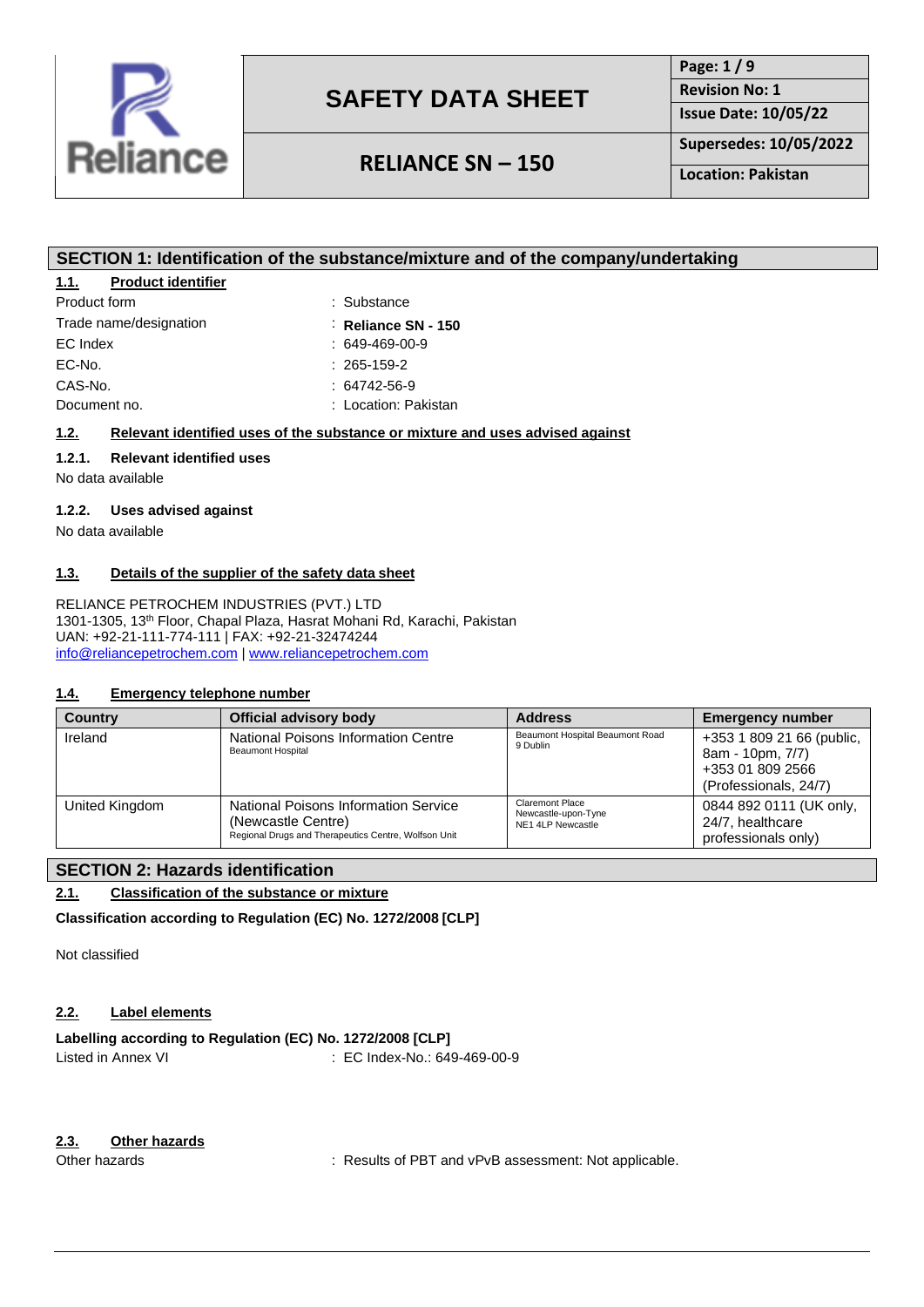

## **RELIANCE SN – 150**

**Page: 2 / 9 Revision No: 1**

**Issue Date: 10/05/22**

**Supersedes: 10/05/2022**

**Location: Pakistan**

| <b>SECTION 3: Composition/information on ingredients</b> |                         |  |  |  |
|----------------------------------------------------------|-------------------------|--|--|--|
| 3.1.<br><b>Substances</b>                                |                         |  |  |  |
| Comments                                                 | : Base oil, DMSO $<$ 3% |  |  |  |
| Substance name                                           | : Reliance $SN - 150$   |  |  |  |
| CAS-No.                                                  | $: 64742 - 56 - 9$      |  |  |  |
| EC-No.                                                   | $: 265 - 159 - 2$       |  |  |  |
| EC Index                                                 | $: 649 - 469 - 00 - 9$  |  |  |  |
|                                                          |                         |  |  |  |

| Substance name                                                        | <b>Product identifier</b>                                             | $\frac{0}{0}$ | <b>Classification according</b><br>to Regulation (EC) No.<br>1272/2008 [CLP] |
|-----------------------------------------------------------------------|-----------------------------------------------------------------------|---------------|------------------------------------------------------------------------------|
| Distillates, petroleum, solvent-dewaxed light paraffinic<br>(DMSO<3%) | (CAS-No.) 64742-56-9<br>(EC-No.) 265-159-2<br>(EC Index) 649-469-00-9 | 100           | Not classified                                                               |

Full text of H-statements: see section 16

#### **3.2. Mixtures**

Not applicable

| Description of first aid measures<br>4.1.                           |                                                                                                                                                                                                                                                                                                                                                                                                                                                            |
|---------------------------------------------------------------------|------------------------------------------------------------------------------------------------------------------------------------------------------------------------------------------------------------------------------------------------------------------------------------------------------------------------------------------------------------------------------------------------------------------------------------------------------------|
| Additional advice                                                   | : First aider: Pay attention to self-protection. Concerning personal protective<br>equipment to use, see section 8. Never give anything by mouth to an unconscious<br>person. In case of doubt or persistent symptoms, consult always a physician. Show<br>this safety data sheet to the doctor in attendance.                                                                                                                                             |
| Inhalation                                                          | : Remove person to fresh air and keep comfortable for breathing. In case of doubt or<br>persistent symptoms, consult always a physician.                                                                                                                                                                                                                                                                                                                   |
| Skin contact                                                        | : Take off contaminated clothing. Gently wash with plenty of soap and water. In case<br>of doubt or persistent symptoms, consult always a physician.                                                                                                                                                                                                                                                                                                       |
| Eyes contact                                                        | : Rinse immediately carefully and thoroughly with eye-bath or water. In case of doubt<br>or persistent symptoms, consult always a physician.                                                                                                                                                                                                                                                                                                               |
| Ingestion                                                           | : Rinse mouth thoroughly with water. Get medical advice/attention.                                                                                                                                                                                                                                                                                                                                                                                         |
| Most important symptoms and effects, both acute and delayed<br>4.2. |                                                                                                                                                                                                                                                                                                                                                                                                                                                            |
| Inhalation                                                          | : No adverse effects are expected. May be irritating.                                                                                                                                                                                                                                                                                                                                                                                                      |
| Skin contact                                                        | : No adverse effects are expected. May cause skin irritation in susceptible persons.                                                                                                                                                                                                                                                                                                                                                                       |
| Eyes contact                                                        | : No adverse effects are expected. Contact with eyes may cause irritation.                                                                                                                                                                                                                                                                                                                                                                                 |
| Ingestion                                                           | : No adverse effects are expected. May cause nose, throat, and lung irritation.                                                                                                                                                                                                                                                                                                                                                                            |
|                                                                     | $\mathbf{H} = \mathbf{H} \cdot \mathbf{H} = \mathbf{H} \cdot \mathbf{H} = \mathbf{H} \cdot \mathbf{H} = \mathbf{H} \cdot \mathbf{H} = \mathbf{H} \cdot \mathbf{H} = \mathbf{H} \cdot \mathbf{H} = \mathbf{H} \cdot \mathbf{H} = \mathbf{H} \cdot \mathbf{H} = \mathbf{H} \cdot \mathbf{H} = \mathbf{H} \cdot \mathbf{H} = \mathbf{H} \cdot \mathbf{H} = \mathbf{H} \cdot \mathbf{H} = \mathbf{H} \cdot \mathbf{H} = \mathbf{H} \cdot \mathbf{H} = \mathbf$ |

**4.3. Indication of any immediate medical attention and special treatment needed**

Treat symptomatically.

| <b>SECTION 5: Firefighting measures</b>                       |                                                                         |  |  |
|---------------------------------------------------------------|-------------------------------------------------------------------------|--|--|
| <b>Extinguishing media</b><br>5.1.                            |                                                                         |  |  |
| Suitable extinguishing media                                  | : carbon dioxide (CO2), powder, alcohol-resistant foam, water spray.    |  |  |
| Unsuitable extinguishing media                                | : Strong water jet.                                                     |  |  |
| Special hazards arising from the substance or mixture<br>5.2. |                                                                         |  |  |
| Specific hazards                                              | : Not flammable. Heating causes rise in pressure with risk of bursting. |  |  |
| Hazardous decomposition products in<br>case of fire           | : Carbon oxides (CO, CO2).                                              |  |  |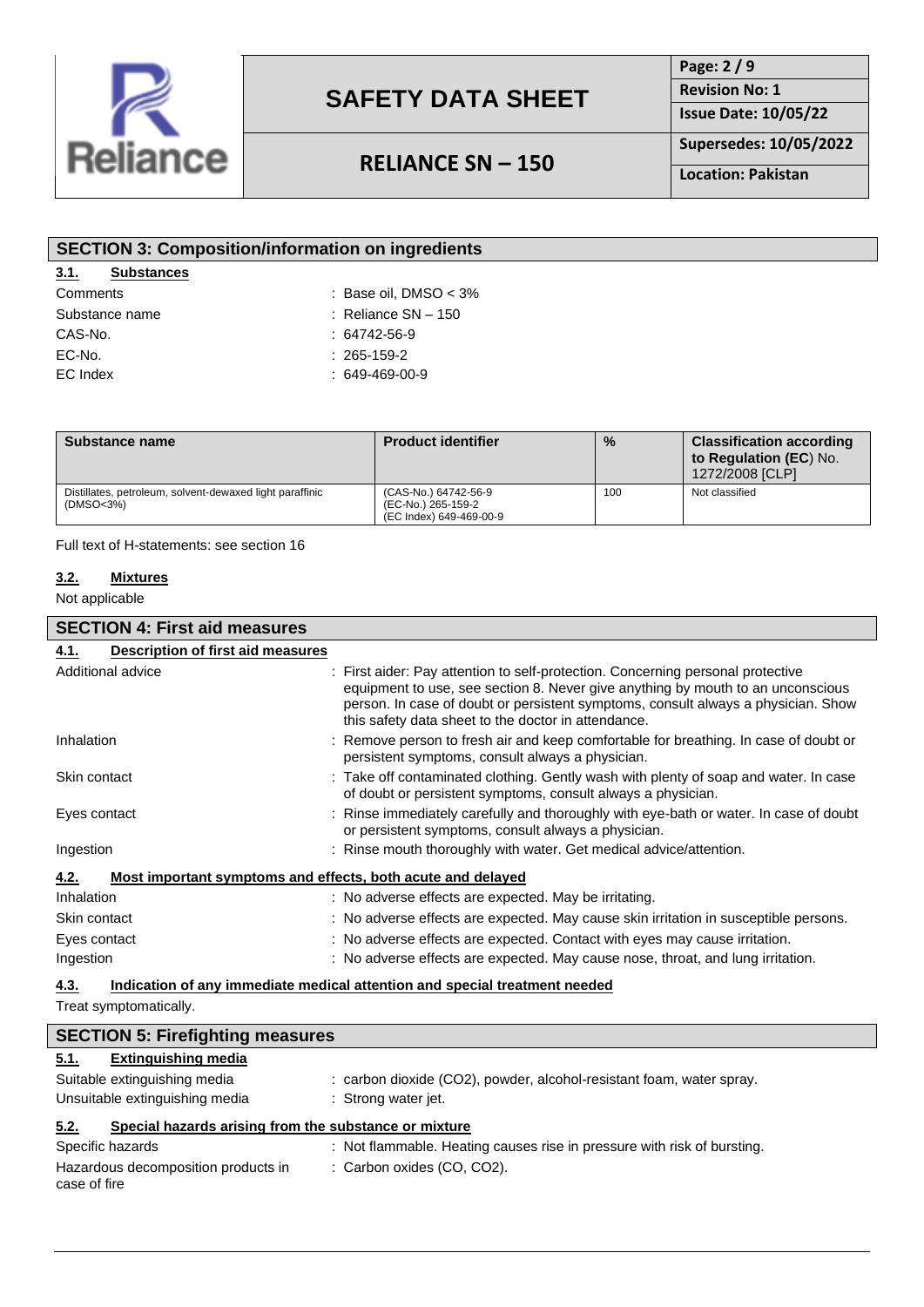

## **RELIANCE SN – 150**

**Page: 3 / 9 Revision No: 1 Issue Date: 10/05/22**

**Supersedes: 10/05/2022**

**Location: Pakistan**

| 5.3.                           | <b>Advice for firefighters</b>                       |  |                                                                                                                                                                                                                                                                                                                                                                                                                                                                                                                                                                               |
|--------------------------------|------------------------------------------------------|--|-------------------------------------------------------------------------------------------------------------------------------------------------------------------------------------------------------------------------------------------------------------------------------------------------------------------------------------------------------------------------------------------------------------------------------------------------------------------------------------------------------------------------------------------------------------------------------|
|                                | Firefighting instructions                            |  | : Evacuate area. Use water spray or fog for cooling exposed containers. Contain the<br>extinguishing fluids by bunding. Prevent firefighting water from entering the<br>environment.                                                                                                                                                                                                                                                                                                                                                                                          |
| Protection during firefighting |                                                      |  | : Do not attempt to act without suitable protective equipment. Self-contained<br>breathing apparatus.                                                                                                                                                                                                                                                                                                                                                                                                                                                                         |
| Other information              |                                                      |  | : Do not allow run-off from firefighting to enter drains or water courses. Dispose of<br>waste in accordance with environmental legislation.                                                                                                                                                                                                                                                                                                                                                                                                                                  |
|                                | <b>SECTION 6: Accidental release measures</b>        |  |                                                                                                                                                                                                                                                                                                                                                                                                                                                                                                                                                                               |
| 6.1.                           |                                                      |  | Personal precautions, protective equipment and emergency procedures                                                                                                                                                                                                                                                                                                                                                                                                                                                                                                           |
| 6.1.1.                         | For non-emergency personnel                          |  |                                                                                                                                                                                                                                                                                                                                                                                                                                                                                                                                                                               |
|                                | For non-emergency personnel                          |  | : Evacuate unnecessary personnel. Keep upwind. Provide adequate ventilation. Wear<br>recommended personal protective equipment. Concerning personal protective<br>equipment to use, see section 8. Do not breathe vapours. Avoid contact with skin,<br>eyes and clothing.                                                                                                                                                                                                                                                                                                     |
| 6.1.2.                         | For emergency responders                             |  |                                                                                                                                                                                                                                                                                                                                                                                                                                                                                                                                                                               |
|                                | For emergency responders                             |  | : Ensure procedures and training for emergency decontamination and disposal are in<br>place. Concerning personal protective equipment to use, see section 8.                                                                                                                                                                                                                                                                                                                                                                                                                  |
| 6.2.                           | <b>Environmental precautions</b>                     |  |                                                                                                                                                                                                                                                                                                                                                                                                                                                                                                                                                                               |
|                                |                                                      |  | Do not allow to enter surface water or drains. Notify authorities if product enters sewers or public waters.                                                                                                                                                                                                                                                                                                                                                                                                                                                                  |
| 6.3.                           | Methods and material for containment and cleaning up |  |                                                                                                                                                                                                                                                                                                                                                                                                                                                                                                                                                                               |
|                                | For containment                                      |  | : Stop leak if safe to do so. Dam up the liquid spill.                                                                                                                                                                                                                                                                                                                                                                                                                                                                                                                        |
|                                | Methods for cleaning up                              |  | : Small quantities of liquid spill: take up in non-combustible absorbent material and<br>shovel into container for disposal. Recover large spills by pumping (use an explosion<br>proof or hand pump). Place in a suitable container for disposal in accordance with<br>the waste regulations (see Section 13). This material and its container must be<br>disposed of in a safe way, and as per local legislation.                                                                                                                                                           |
| <u>6.4.</u>                    | <b>Reference to other sections</b>                   |  |                                                                                                                                                                                                                                                                                                                                                                                                                                                                                                                                                                               |
|                                |                                                      |  | Concerning personal protective equipment to use, see section 8. Concerning disposal elimination after cleaning, see section 13.                                                                                                                                                                                                                                                                                                                                                                                                                                               |
|                                | <b>SECTION 7: Handling and storage</b>               |  |                                                                                                                                                                                                                                                                                                                                                                                                                                                                                                                                                                               |
| <u>7.1.</u>                    | <b>Precautions for safe handling</b>                 |  |                                                                                                                                                                                                                                                                                                                                                                                                                                                                                                                                                                               |
|                                | Precautions for safe handling<br>Hygiene measures    |  | : Provide adequate ventilation. Use personal protective equipment as required.<br>Concerning personal protective equipment to use, see section 8. Do not breathe<br>vapors. Avoid contact with skin, eyes and clothing. Take any precaution to avoid<br>mixing with Incompatible materials, Refer to Section 10 on Incompatible Materials.<br>Ensure proper process control to avoid excess waste discharge (temperature,<br>concentration, pH, time). Avoid release to the environment.<br>: Keep good industrial hygiene. Wash hands and other exposed areas with mild soap |
|                                |                                                      |  | and water before eating, drinking, or smoking and when leaving work. Do not eat,<br>drink or smoke when using this product. Keep away from food, drink and animal<br>feeding stuffs. Remove contaminated clothes. Separate working clothes from<br>town clothes. Launder separately. Wash contaminated clothing before reuse.                                                                                                                                                                                                                                                 |

#### **7.2. Conditions for safe storage, including any incompatibilities**

| Storage conditions                                                                                             | : Store in a dry, cool and well-ventilated place. Do not store near or with any of the<br>incompatible materials listed in section 10. Bund storage facilities to prevent soil and<br>water pollution in the event of spillage. |
|----------------------------------------------------------------------------------------------------------------|---------------------------------------------------------------------------------------------------------------------------------------------------------------------------------------------------------------------------------|
| Incompatible substances or mixtures                                                                            | : Strong oxidizing agents.                                                                                                                                                                                                      |
| Specific end use(s)<br>7.3.                                                                                    |                                                                                                                                                                                                                                 |
| . A list and a list and the list of the state of the list of the list of the list of the state of the state of |                                                                                                                                                                                                                                 |

No data available.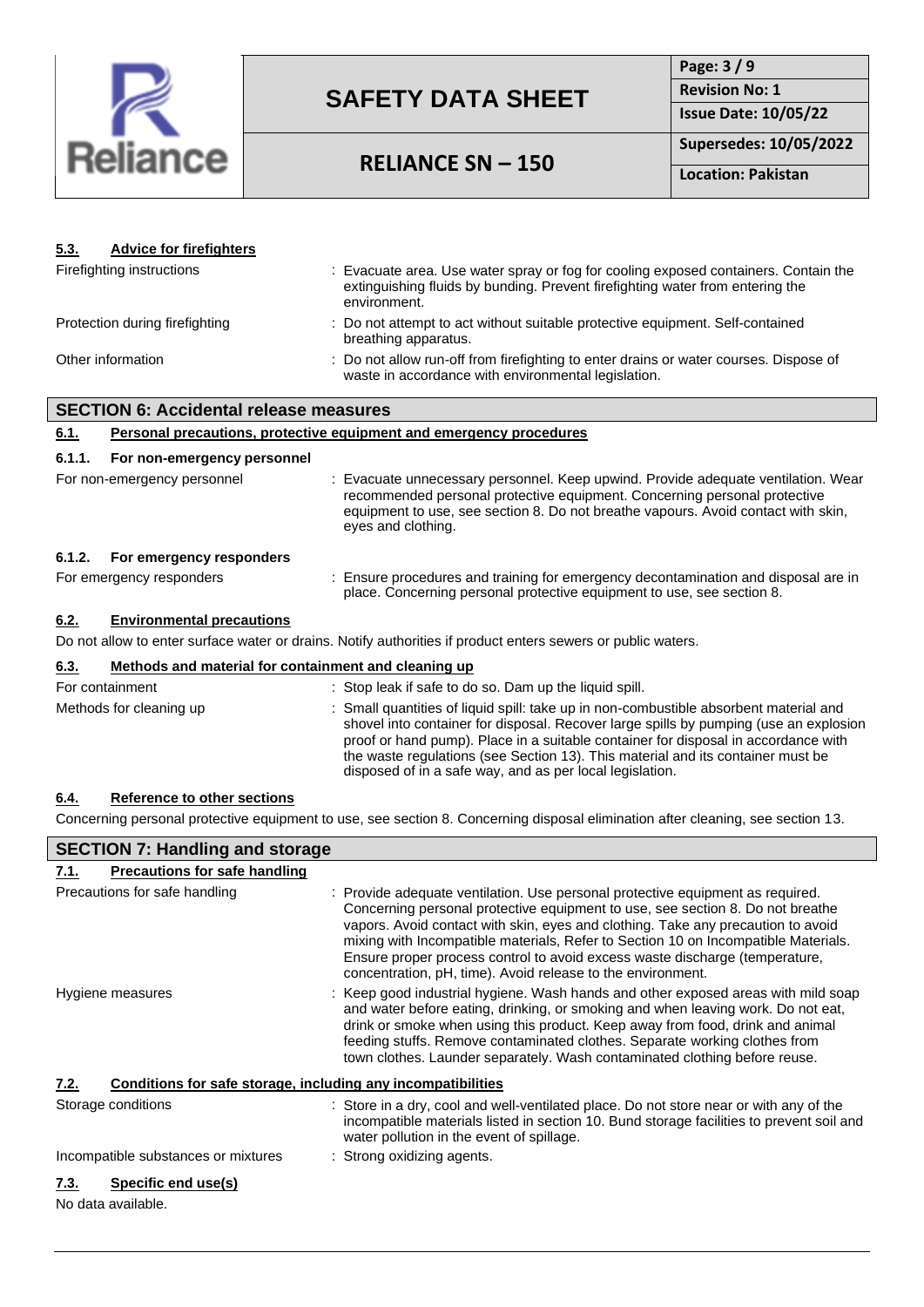

**Page: 4 / 9 Revision No: 1**

**RELIANCE SN – 150**

**Supersedes: 10/05/2022**

**Issue Date: 10/05/22**

**Location: Pakistan**

| <b>SECTION 8: Exposure controls/personal protection</b>       |                                                                                                                                                                                                                                                                                                                                                                                                                                                           |  |  |
|---------------------------------------------------------------|-----------------------------------------------------------------------------------------------------------------------------------------------------------------------------------------------------------------------------------------------------------------------------------------------------------------------------------------------------------------------------------------------------------------------------------------------------------|--|--|
| <b>Control parameters</b><br>8.1.                             |                                                                                                                                                                                                                                                                                                                                                                                                                                                           |  |  |
| <b>Reliance SN - 150</b>                                      |                                                                                                                                                                                                                                                                                                                                                                                                                                                           |  |  |
|                                                               |                                                                                                                                                                                                                                                                                                                                                                                                                                                           |  |  |
| <b>Reliance SN - 150</b>                                      |                                                                                                                                                                                                                                                                                                                                                                                                                                                           |  |  |
| Additional information                                        | Personal air monitoring:. Room air monitoring. Recommended monitoring<br>procedures                                                                                                                                                                                                                                                                                                                                                                       |  |  |
| 8.2.<br><b>Exposure controls</b>                              |                                                                                                                                                                                                                                                                                                                                                                                                                                                           |  |  |
| Engineering measure(s)                                        | : Provide adequate ventilation. Organizational measures to prevent /limit releases,<br>dispersion and exposure. Safe handling: see section 7.                                                                                                                                                                                                                                                                                                             |  |  |
| Personal protective equipment                                 | : The type of protective equipment must be selected according to the concentration<br>and amount of the dangerous substance at the specific workplace.                                                                                                                                                                                                                                                                                                    |  |  |
| Hand protection                                               | : Not required for normal conditions of use. Suitable material: NBR (Nitrile rubber).<br>Thickness > 0.3 mm. Breakthrough time: 8h. The quality of the protective gloves<br>resistant to chemicals must be chosen as a function of the specific working place<br>concentration and quantity of hazardous substances.                                                                                                                                      |  |  |
| Eye protection                                                | : Use suitable eye protection. (EN166): Safety glasses                                                                                                                                                                                                                                                                                                                                                                                                    |  |  |
| Body protection                                               | : Wear suitable protective clothing.                                                                                                                                                                                                                                                                                                                                                                                                                      |  |  |
| Respiratory protection                                        | Not required for normal conditions of use. In case of insufficient ventilation, wear<br>suitable respiratory equipment. Half-face mask (EN 140). Full face mask (EN 136).<br>Filter type: A. The filter class must be suitable for the maximum contaminant<br>concentration (gas/vapour/aerosol/particulates) that may arise when handling the<br>product. If the concentration is exceeded, self-contained breathing apparatus must<br>be used. (EN 137) |  |  |
| Thermal hazard protection                                     | : Not required for normal conditions of use. Use dedicated equipment.                                                                                                                                                                                                                                                                                                                                                                                     |  |  |
| Environmental exposure controls                               | : Avoid release to the environment. Comply with applicable Community environmental<br>protection legislation.                                                                                                                                                                                                                                                                                                                                             |  |  |
| <b>SECTION 9: Physical and chemical properties</b>            |                                                                                                                                                                                                                                                                                                                                                                                                                                                           |  |  |
| Information on basic physical and chemical properties<br>9.1. |                                                                                                                                                                                                                                                                                                                                                                                                                                                           |  |  |
| Physical state                                                | : Liquid                                                                                                                                                                                                                                                                                                                                                                                                                                                  |  |  |
| Appearance                                                    | $:$ liquid.                                                                                                                                                                                                                                                                                                                                                                                                                                               |  |  |
| Color                                                         | : No data available                                                                                                                                                                                                                                                                                                                                                                                                                                       |  |  |
| Odor                                                          | : No data available                                                                                                                                                                                                                                                                                                                                                                                                                                       |  |  |
| Odor throphold                                                | . No data available                                                                                                                                                                                                                                                                                                                                                                                                                                       |  |  |

| vaor                                        | : ino data available       |
|---------------------------------------------|----------------------------|
| Odor threshold                              | : No data available        |
| рH                                          | : No data available        |
| Relative evaporation rate (butyl acetate=1) | : No data available        |
| Melting / freezing point                    | : No data available        |
| Freezing point                              | : No data available        |
| Initial boiling point and boiling range     | : No data available        |
| Flash point                                 | : >= 200 °C                |
| Auto-ignition temperature                   | : No data available        |
| Decomposition temperature                   | : No data available        |
| Flammability (solid, gas)                   | : Not applicable, liquid   |
| Vapor pressure                              | : No data available        |
| Vapor density                               | : No data available        |
| Relative density                            | : No data available        |
| Solubility                                  | : Water: No data available |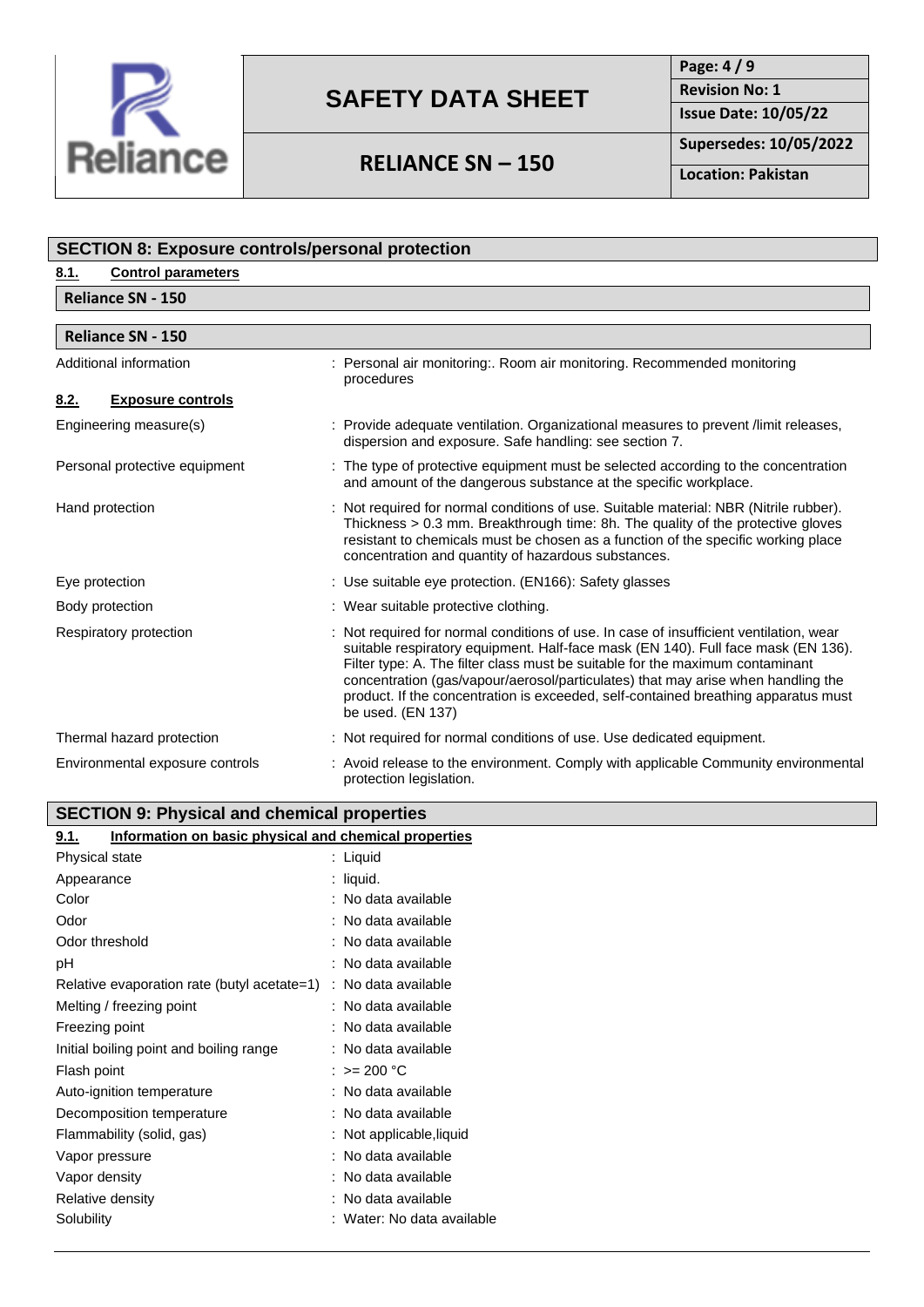

## **RELIANCE SN – 150**

**Page: 5 / 9 Revision No: 1 Issue Date: 10/05/22**

**Supersedes: 10/05/2022**

**Location: Pakistan**

| Partition coefficient n-octanol/water | : No data available                                                                                                                                                                       |
|---------------------------------------|-------------------------------------------------------------------------------------------------------------------------------------------------------------------------------------------|
| Kinematic viscosity                   | : 28 - 31 mm <sup>2</sup> /s (40 °C)                                                                                                                                                      |
| Dynamic viscosity                     | : No data available                                                                                                                                                                       |
| Explosive properties                  | : Not applicable. The study does not need to be conducted because there are no<br>chemical groups associated with explosive properties present in the molecule.                           |
| Oxidizing properties                  | : Not applicable. The classification procedure needs not to be applied because there<br>are no chemical groups present in the molecule which are associated with oxidising<br>properties. |
| Explosive limits                      | : No data available                                                                                                                                                                       |
| 9.2.<br><b>Other information</b>      |                                                                                                                                                                                           |
| Other properties                      | : Viscosity index (min) :101. Pour point: -12 °C (max). ASTM Color: L1.5. Sulfur :1.0<br>(Wt%) (max). Furfural Content (ppm) :< 5.                                                        |

#### **SECTION 10: Stability and reactivity**

#### **10.1. Reactivity**

Reference to other sections: 10.4 & 10.5.

#### **10.2. Chemical stability**

Stable under normal conditions.

#### **10.3. Possibility of hazardous reactions**

No dangerous reactions known under normal conditions of use.

#### **10.4. Conditions to avoid**

Safe handling: see section 7.

### **10.5. Incompatible materials**

Strong oxidizing agents. Safe handling: see section 7.

### **10.6. Hazardous decomposition products**

Carbon oxides (CO, CO2). Reference to other sections: 5.2.

#### **SECTION 11: Toxicological information**

### **11.1. Information on toxicological effects**

Acute toxicity : Not classified (Based on available data, the classification criteria are not met.)

| Reliance SN - 150                                                               |                                                                                                                     |  |  |
|---------------------------------------------------------------------------------|---------------------------------------------------------------------------------------------------------------------|--|--|
| Distillates, petroleum, solvent-dewaxed light paraffinic (DMSO<3%) (64742-56-9) |                                                                                                                     |  |  |
| LD50/oral/rat                                                                   | > 5000 mg/kg                                                                                                        |  |  |
| LD50/dermal/rabbit                                                              | > 5000 mg/kg                                                                                                        |  |  |
| LC50/inhalation/4h/rat                                                          | $>$ 5399 mg/m <sup>3</sup> (Exposure time: 4 h)                                                                     |  |  |
| Skin corrosion/irritation                                                       | Not classified (Based on available data, the classification criteria are not met.)<br>pH: No data available         |  |  |
| Serious eye damage/irritation                                                   | $\cdot$ Not classified (Based on available data, the classification criteria are not met.)<br>pH: No data available |  |  |
| Respiratory or skin sensitisation                                               | Not classified (Based on available data, the classification criteria are not met.)                                  |  |  |
| Germ cell mutagenicity                                                          | · Not classified (Based on available data, the classification criteria are not met.)                                |  |  |
| Carcinogenicity                                                                 | Not classified (Based on available data, the classification criteria are not met.)                                  |  |  |
| <b>Reliance SN - 150</b>                                                        |                                                                                                                     |  |  |
| Reproductive toxicity                                                           | $\cdot$ Not classified (Based on available data, the classification criteria are not met.)                          |  |  |
| STOT-single exposure                                                            | Not classified (Based on available data, the classification criteria are not met.)                                  |  |  |
| <b>Reliance SN - 150</b>                                                        |                                                                                                                     |  |  |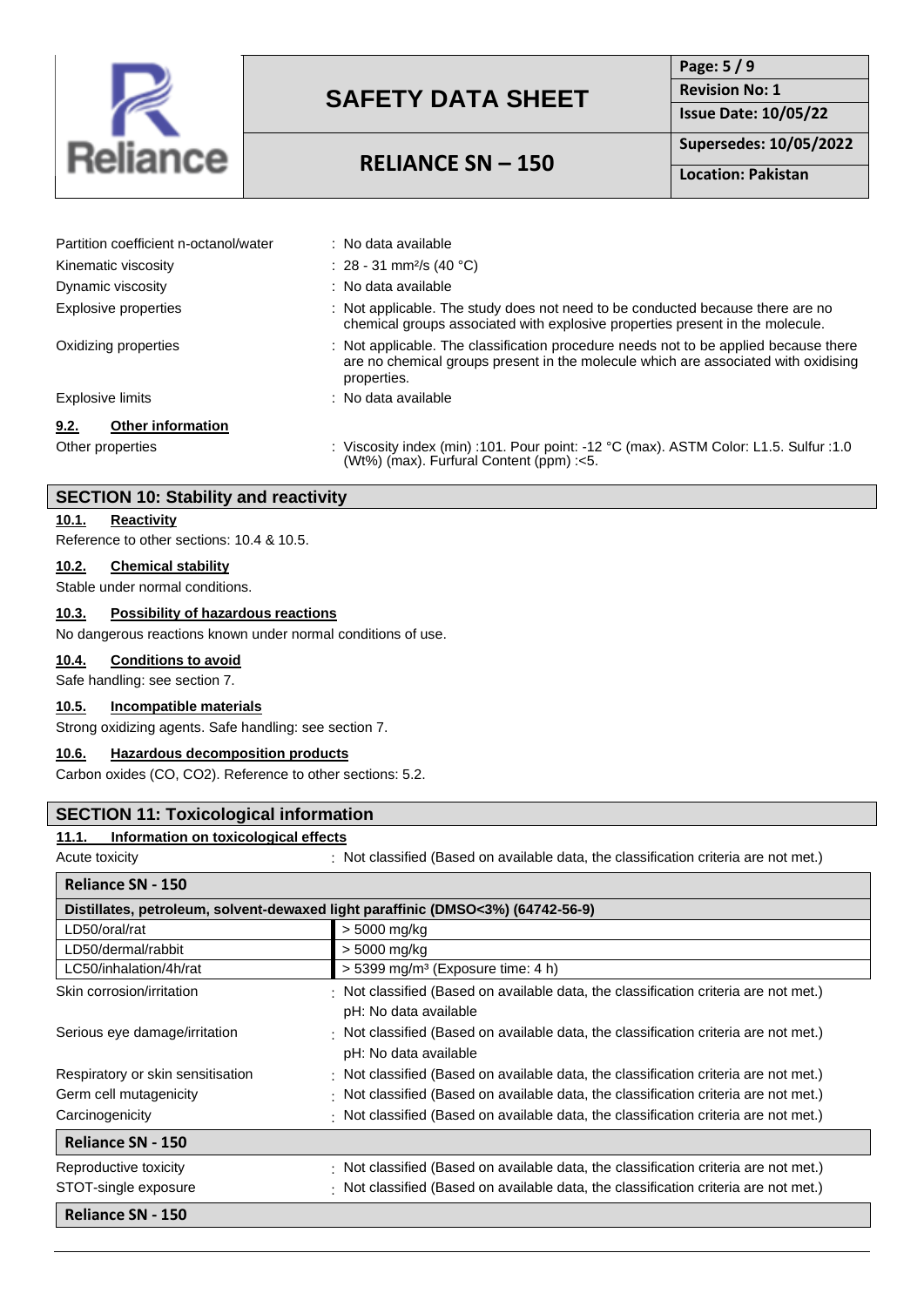

## **RELIANCE SN – 150**

**Page: 6 / 9 Revision No: 1 Issue Date: 10/05/22 Supersedes: 10/05/2022**

**Location: Pakistan**

| STOT-repeated exposure | : Not classified (Based on available data, the classification criteria are not met.)                                      |
|------------------------|---------------------------------------------------------------------------------------------------------------------------|
| Reliance SN - 150      |                                                                                                                           |
| Aspiration hazard      | : Not classified (Based on available data, the classification criteria are not met.)                                      |
| Reliance SN - 150      |                                                                                                                           |
| Kinematic viscosity    | 28 - 31 mm <sup>2</sup> /s (40 °C)                                                                                        |
| Other information      | : Symptoms related to the physical, chemical and toxicological characteristics. For<br>further information see section 4. |

| <b>SECTION 12: Ecological information</b>                                       |                                                                                                                                                                          |  |  |
|---------------------------------------------------------------------------------|--------------------------------------------------------------------------------------------------------------------------------------------------------------------------|--|--|
| <u>12.1.</u><br><b>Toxicity</b>                                                 |                                                                                                                                                                          |  |  |
| Environmental properties                                                        | : According to the criteria of the European classification and labelling system, the<br>substance/the product has not to be labelled as "dangerous for the environment". |  |  |
| Reliance SN - 150                                                               |                                                                                                                                                                          |  |  |
| Distillates, petroleum, solvent-dewaxed light paraffinic (DMSO<3%) (64742-56-9) |                                                                                                                                                                          |  |  |
| LC50 fish 1                                                                     | > 5000 mg/l (Exposure time: 96 h - Species: Oncorhynchus mykiss)                                                                                                         |  |  |

#### **12.2. Persistence and degradability**

| Reliance SN - 150                         |                    |
|-------------------------------------------|--------------------|
| Persistence and degradability             | No data available. |
| 12.3.<br><b>Bioaccumulative potential</b> |                    |

# **Reliance SN - 150**

| ---                                             |                       |
|-------------------------------------------------|-----------------------|
| <br>Doi<br>rtition coefficient n-octanol/water. | data available<br>NΟ  |
| --<br>potential<br><b>Bioaccumulative</b>       | data available.<br>No |

### **12.4. Mobility in soil**

| Reliance SN - 150                                  |                   |  |
|----------------------------------------------------|-------------------|--|
| Mobility in soil                                   | No data available |  |
| 12.5.<br><b>Results of PBT and vPvB assessment</b> |                   |  |
| Reliance SN - 150                                  |                   |  |
| Results of PBT assessment                          | No data available |  |
|                                                    |                   |  |

## **12.6. Other adverse effects**

Other adverse effects : No data available.

EC50 Daphnia 1 > 1000 mg/l (Exposure time: 48 h - Species: Daphnia magna)

|       | <b>SECTION 13: Disposal considerations</b> |  |
|-------|--------------------------------------------|--|
| 13.1. | Waste treatment methods                    |  |

| Product/Packaging disposal<br>recommendations                     | : Avoid release to the environment. Dispose of empty containers and wastes safely.<br>Safe handling: see section 7. Refer to manufacturer/supplier for information on<br>recovery/recycling. Recycling is preferred to disposal or incineration. If recycling is<br>not possible, eliminate in accordance with local valid waste disposal regulations.<br>Handle contaminated packages in the same way as the substance itself. Dispose of<br>contaminated materials in accordance with current regulations. |
|-------------------------------------------------------------------|--------------------------------------------------------------------------------------------------------------------------------------------------------------------------------------------------------------------------------------------------------------------------------------------------------------------------------------------------------------------------------------------------------------------------------------------------------------------------------------------------------------|
| European waste catalogue (2001/573/EC,<br>75/442/EEC, 91/689/EEC) | This material and its container must be disposed of as hazardous waste<br>Waste codes should be assigned by the user, preferably in discussion with the waste<br>disposal authorities.                                                                                                                                                                                                                                                                                                                       |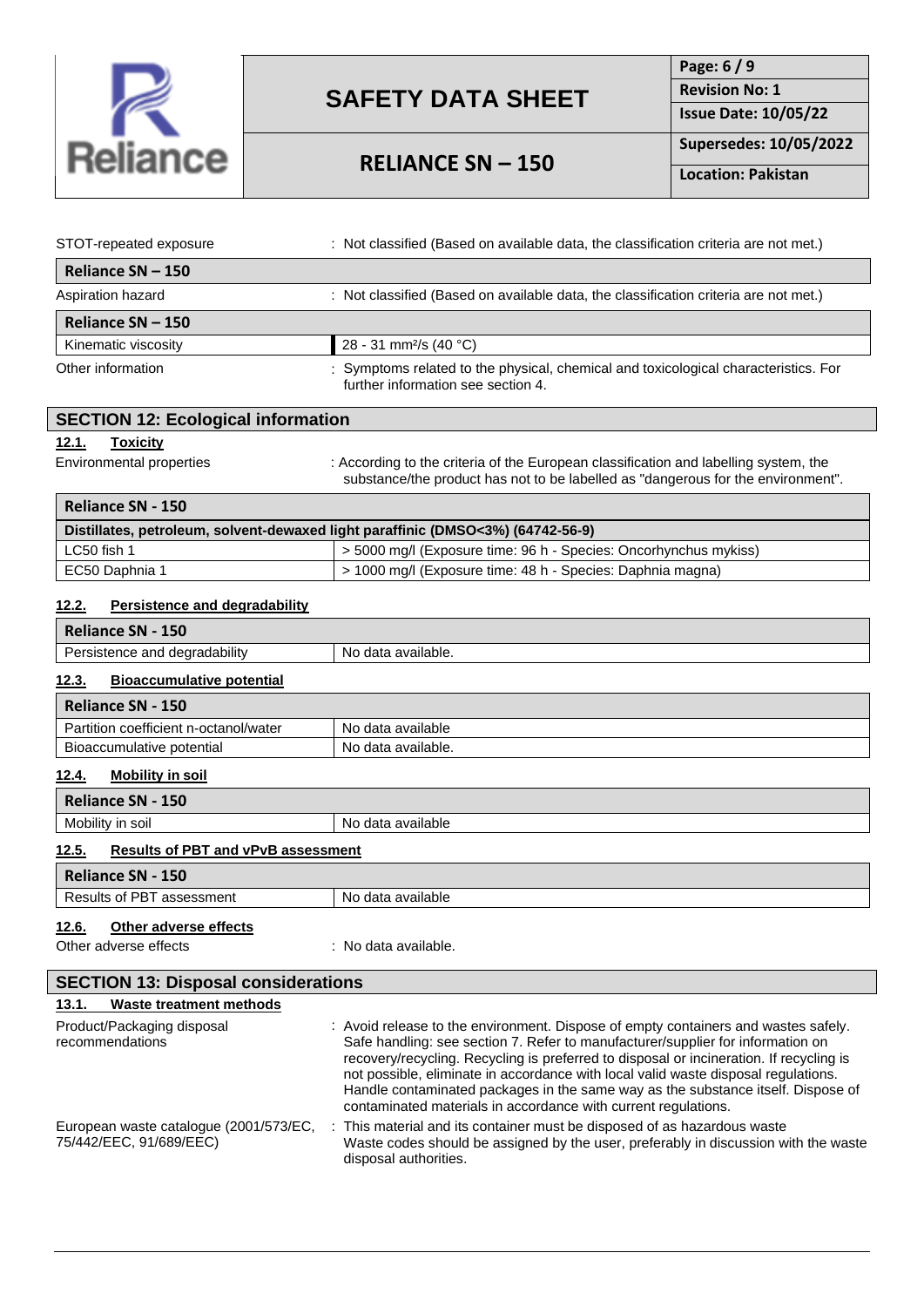

## **RELIANCE SN – 150**

**Page: 7 / 9 Revision No: 1**

**Supersedes: 10/05/2022**

**Issue Date: 10/05/22**

**Location: Pakistan**

### **SECTION 14: Transport information**

|                                        | In accordance with ADR / RID / IMDG / IATA / ADN |                |                |                |
|----------------------------------------|--------------------------------------------------|----------------|----------------|----------------|
| <b>ADR</b>                             | <b>IMDG</b>                                      | <b>IATA</b>    | <b>ADN</b>     | <b>RID</b>     |
| <b>UN number</b><br>14.1.              |                                                  |                |                |                |
| Not applicable                         | Not applicable                                   | Not applicable | Not applicable | Not applicable |
| UN proper shipping name<br>14.2.       |                                                  |                |                |                |
| Not applicable                         | Not applicable                                   | Not applicable | Not applicable | Not applicable |
| Not applicable                         | Not applicable                                   | Not applicable | Not applicable | Not applicable |
|                                        |                                                  |                |                |                |
| Transport hazard class(es)<br>14.3.    |                                                  |                |                |                |
| Not applicable                         | Not applicable                                   | Not applicable | Not applicable | Not applicable |
| Not applicable                         | Not applicable                                   | Not applicable | Not applicable | Not applicable |
| <b>Packing group</b><br>14.4.          |                                                  |                |                |                |
| Not applicable                         | Not applicable                                   | Not applicable | Not applicable | Not applicable |
| <b>Environmental hazards</b><br>14.5.  |                                                  |                |                |                |
| Not applicable                         | Not applicable                                   | Not applicable | Not applicable | Not applicable |
| No supplementary information available |                                                  |                |                |                |

#### **14.6. Special precautions for user**

Special precautions for user : No data available

**- Overland transport**

Not applicable

#### **- Transport by sea**

Not applicable

#### **- Air transport**

Not applicable

#### **- Inland waterway transport**

Not applicable

#### **- Rail transport**

Not applicable

#### **14.7. Transport in bulk according to Annex II of MARPOL 73/78 and the IBC Code**

Code: IBC : No data available.

#### **SECTION 15: Regulatory information**

#### **15.1. Safety, health and environmental regulations/legislation specific for the substance or mixture**

#### **15.1.1. EU-Regulations**

The following restrictions are applicable according to Annex XVII of the REACH Regulation (EC) No 1907/2006:

| 3(b) Substances or mixtures fulfilling the criteria for any of the following hazard classes or | Reliance SN - 150 |
|------------------------------------------------------------------------------------------------|-------------------|
| categories set out in Annex I to Regulation (EC) No 1272/2008: Hazard classes 3.1 to 3.6,      |                   |
| 3.7 adverse effects on sexual function and fertility or on development, 3.8 effects other than |                   |
| narcotic effects, 3.9 and 3.10                                                                 |                   |

Reliance SN - 150 is not on the REACH Candidate List

Reliance SN - 150 is not on the REACH Annex XIV List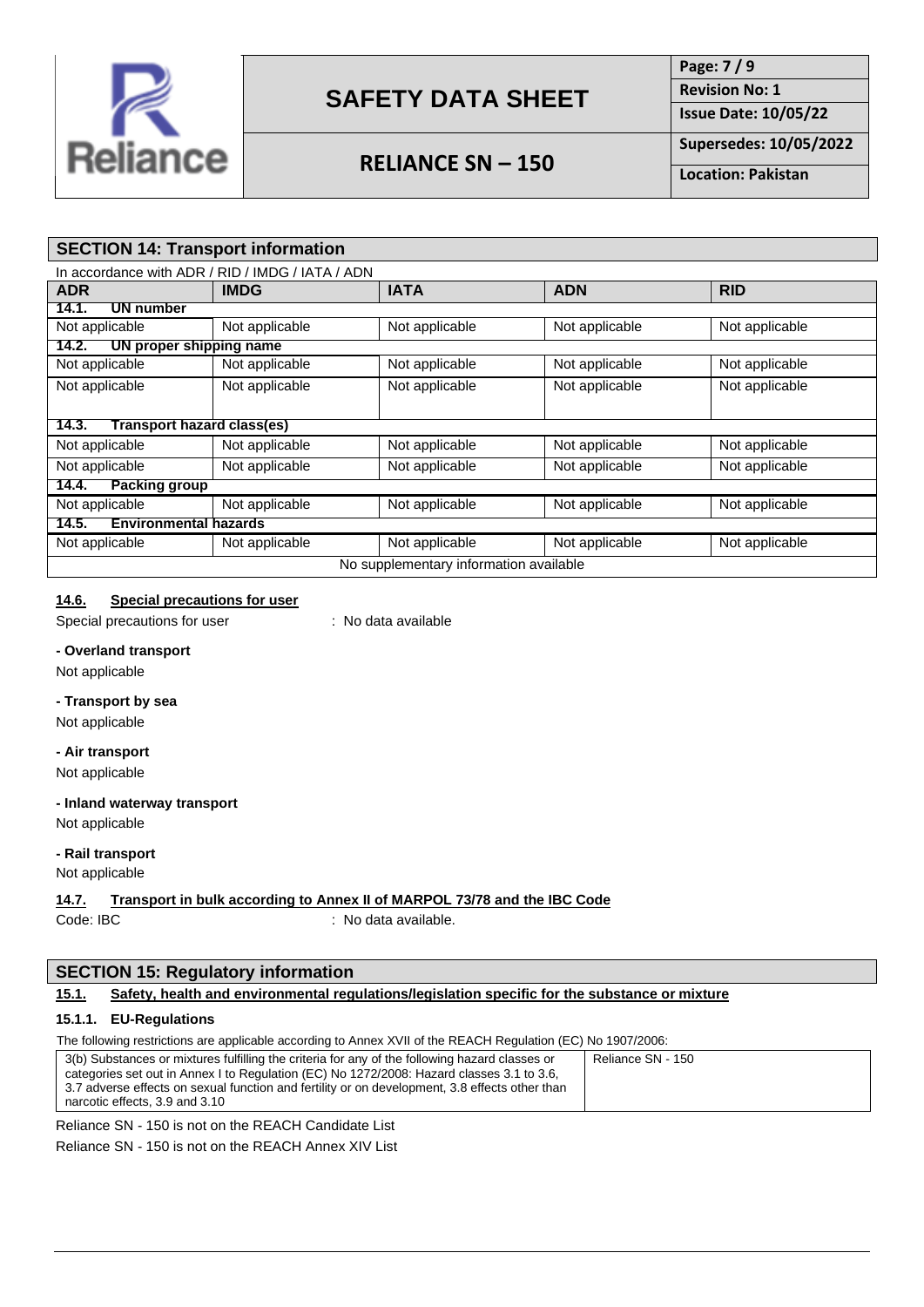

**Page: 8 / 9 Revision No: 1 Issue Date: 10/05/22**

# **RELIANCE SN – 150**

**Supersedes: 10/05/2022**

**Location: Pakistan**

| 15.1.2. National regulations |
|------------------------------|
|                              |

France Installations classées : Not applicable.

| Germany                                                                                 |                                                                                                                                                 |
|-----------------------------------------------------------------------------------------|-------------------------------------------------------------------------------------------------------------------------------------------------|
| Reference to AwSV                                                                       | : Water hazard class (WGK) 3, Highly hazardous to water (Classification according to<br>AwSV; ID No. 9183)                                      |
| 12th Ordinance Implementing the Federal<br>Immission Control Act - 12. BlmSchV          | : Is not subject of the 12. BlmSchV (Hazardous Incident Ordinance)                                                                              |
| <b>Netherlands</b>                                                                      |                                                                                                                                                 |
| Waterbezwaarlijkheid                                                                    | : A (4) - Weinig schadelijk voor in water levende organismen; kan in het aquatisch<br>milieu op lange termijn schadelijke effecten veroorzaken. |
| SZW-lijst van kankerverwekkende stoffen                                                 | : The substance is not listed                                                                                                                   |
| SZW-lijst van mutagene stoffen                                                          | : The substance is not listed                                                                                                                   |
| NIET-limitatieve lijst van voor de<br>voortplanting giftige stoffen – Borstvoeding      | : The substance is not listed                                                                                                                   |
| NIET-limitatieve lijst van voor de<br>voortplanting giftige stoffen -<br>Vruchtbaarheid | : The substance is not listed                                                                                                                   |
| NIET-limitatieve lijst van voor de<br>voortplanting giftige stoffen – Ontwikkeling      | : The substance is not listed                                                                                                                   |

#### **15.2. Chemical safety assessment**

No chemical safety assessment has been carried out

### **SECTION 16: Other information**

Indication of changes: 2.1 Classification Modified 2.2 and 1 Label elements Modified 3 Composition Modified 4.1 Description of first aid measures Modified 4.2 Symptoms/effects Modified 5.2 Special hazards arising from the substance or mixture Modified 7.1 Precautions for safe handling **Modified** 7.2 Storage conditions Modified 8.2 **Exposure controls** Modified 9.2 **Other properties** Modified 10.4 Conditions to avoid Modified 11.1 Toxicological information **Modified** 15.1 Safety, health and environmental regulations/legislation specific for the substance or mixture Modified 16 **Other information** Modified

Abbreviations and acronyms:

ABM = Algemene beoordelingsmethodiek